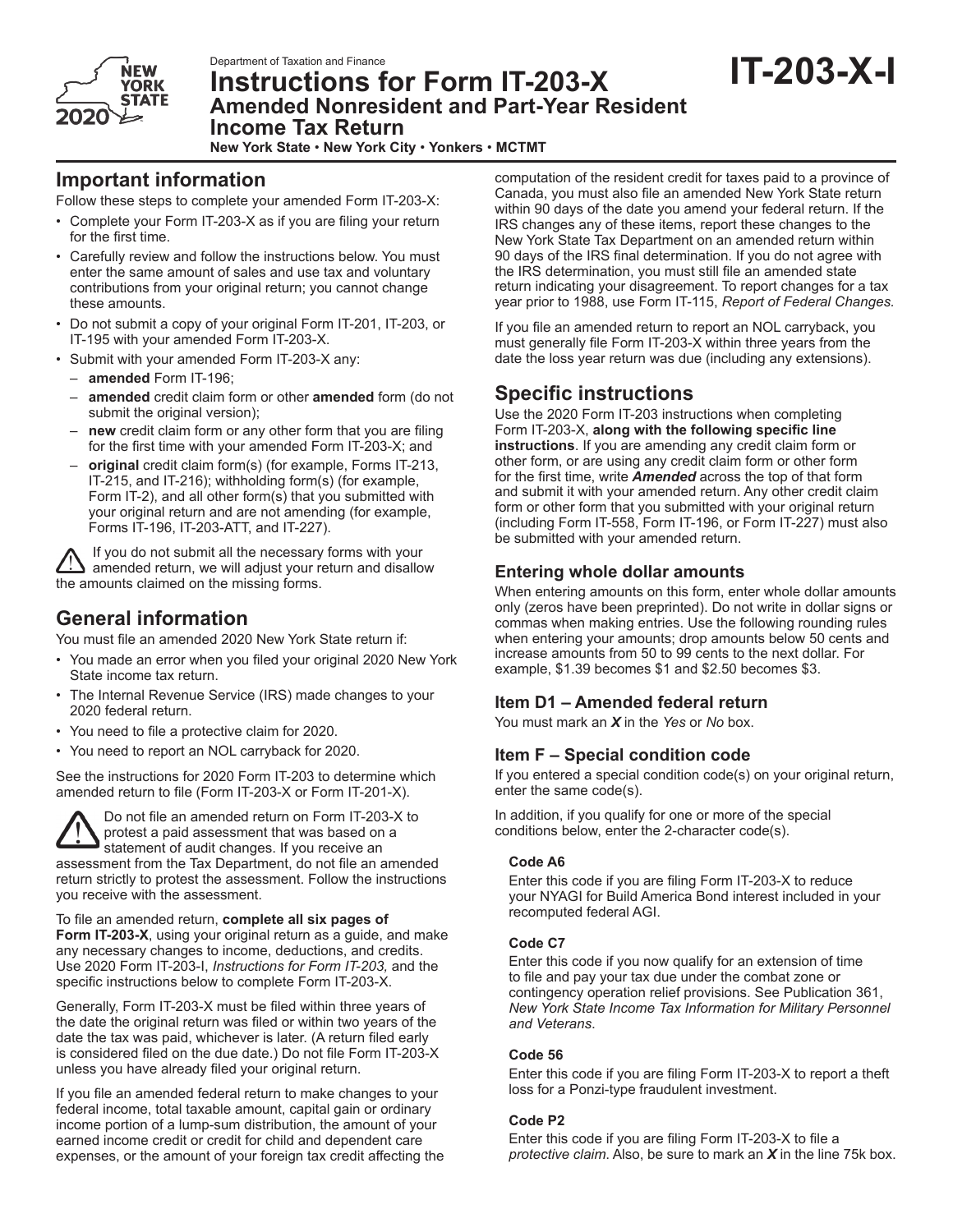### **Code N3**

Enter this code if you are filing Form IT-203-X to report an *NOL*. Also, be sure to mark an *X* in the line 75l box and complete the information requested for the loss year. For additional information on claiming an NOL, see the instructions for Form IT-203.

#### **Code M4**

Enter this code if as a civilian spouse of a military servicemember you are making an election to use the same state of legal residence as the servicemember for state income tax purposes. For additional information, see TSB-M-19(3)I, *Veterans Benefits and Transition Act of 2018*, available on our website.

#### **Line 33 – Standard or itemized deduction**

**Standard deduction:** If you are claiming the standard deduction on your amended return, enter the appropriate amount, for your filing status, from the table on page 3 of Form IT-203-X.

**Itemized deduction:** If you are claiming the New York itemized deduction on your original and amended return and you meet **all three** of the following conditions, submit a copy of your original Form IT-196:

- You are not amending your New York State itemized deductions.
- Your NYAGI on your original **and** amended returns is \$100,000 or less.
- You are not claiming the college tuition itemized deduction.

If you do not meet **all** of the above conditions, you must recalculate your New York State itemized deduction using Form IT-196.

If you are reporting an NOL carryback and you were subject to the New York itemized deduction adjustment on your original 2020 Form IT-196, you should recompute your New York itemized deduction adjustment to reflect the decrease in your NYAGI.

#### **Line 56 – Sales or use tax**

Enter the amount of New York State and local sales or use tax you reported on your original return. **You cannot change the amount of sales or use tax you owe using Form IT-203-X.** If you need to increase the amount of sales or use tax paid with your original return, you must file Form ST‑140, *Individual Purchaser's Annual Report of Sales and Use Tax*. If you are entitled to a refund of any amount you originally paid, you must file Form AU-11, *Application for Credit or Refund of Sales or Use Tax*.

### **Line 57 – Voluntary contributions**

Enter the **total** amount of voluntary contributions you reported on your original return. This amount should be the same as the **total** reported on your original Form IT-227, *New York State Voluntary Contributions*. If the voluntary contributions you reported on your original Form IT-227 were previously adjusted by the Tax Department, enter the total adjusted amount on this line. **You cannot change the amount of your contributions as reported (or adjusted) on your original return or original Form IT-227.** You must submit your original Form IT-227 with your amended Form IT-203-X.

#### **Line 66 – Amount paid with original return, plus additional tax paid after your original return was filed**

From Form IT-203, line 70 (or Form IT-201, line 80). If you paid additional amounts since your original return was filed, also include these payments on line 66. If you did not pay the entire balance due shown on your original return, enter the actual

amount that was paid. **Do not include payments of interest or penalties.**

#### **Line 68 – Overpayment, if any, as shown on original return**

From Form IT-203, line 67 (or Form IT-201, line 77). If the overpayment claimed on your original return was previously adjusted by the Tax Department, enter the adjusted overpayment on this line. **Do not include interest you received on any refund.**

#### **Line 68a – Amount from original return**

If you filed Form IT-201, enter the amount from Form IT-201, line 79.

#### **Line 70 – Refund**

If line 69 is more than line 59, subtract line 59 from line 69; this is your refund amount. You have two ways to receive your refund. You can choose **direct deposit** to have the funds deposited directly into your bank account (the fastest option for most filers), or you can choose to have a **paper check** mailed to you. Mark an *X* in one box to indicate your choice.

## **Refund options**

**Direct deposit –** If you choose **direct deposit**, enter your account information on line 72 for a fast and secure direct deposit of your refund. If you do not enter complete and correct account information at line 72, we will mail you a paper check.

**Paper check refunds –** We will mail your refund check to the mailing address on your return. Paper checks for joint filers will be issued with both names and must be signed by both spouses. Paper checks take weeks to be processed, printed, and mailed. If you do not have a bank account, you will likely be charged a fee to cash your check.

#### **Line 71 – Amount you owe**

### **Payment options**

### **By automatic bank withdrawal**

You may authorize the Tax Department to make an electronic funds withdrawal from your bank account either by completing line 72, or on our website.

This payment option is not available if the funds for your payment would come from an account outside the U.S. (see *Note* on page 3).

If you choose to complete line 72 to pay by electronic funds withdrawal, mark an *X* in the box, enter your account information on lines 72a through 72c, and enter your electronic funds withdrawal information on line 72d.

### **By check or money order**

If you owe more than one dollar, submit Form IT-201-V, *Payment Voucher for Income Tax Returns*, and full payment with your return. Make your check or money order payable in U.S. funds to *New York State Income Tax* and write the last four digits of your Social Security number and *2020 Income Tax* on it. Do not send cash.

**Interest –** If a balance due is shown on your amended return, include the interest amount on line 71. Compute the interest by accessing our website or call 518-457-5181, and we will compute the interest for you. Include with your payment any interest computed.

**Fee for payments returned by banks –** The law allows the Tax Department to charge a \$50 fee when a check, money order, or electronic payment is returned by a bank for nonpayment.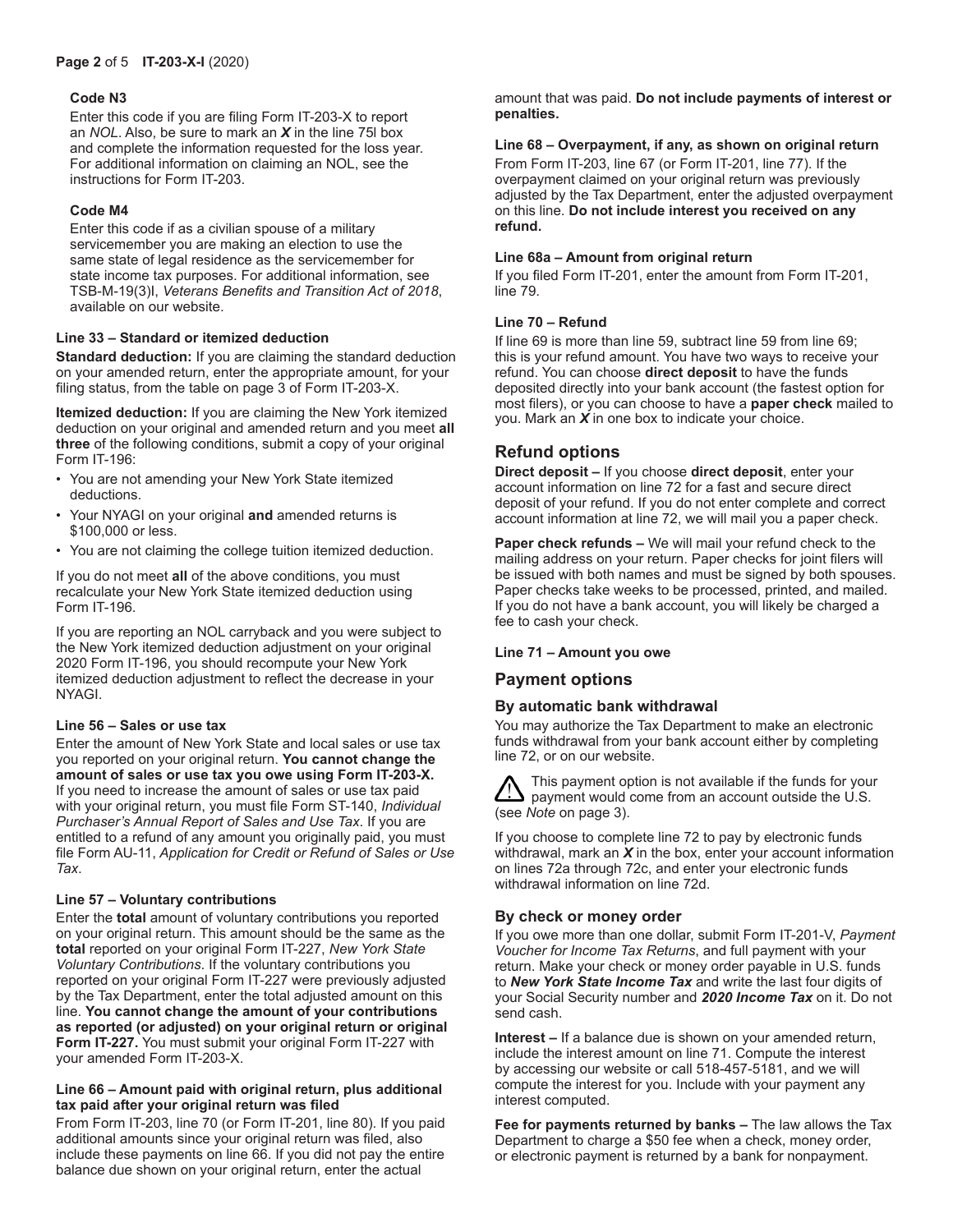However, if an electronic payment is returned as a result of an error by the bank or the department, the department will not charge the fee.

If your payment is returned, we will send a separate bill for \$50 for each return or other tax document associated with the returned payment.

#### **Line 72 – Account information**

If you marked the box that indicates your payment (or refund) would come from (or go to) an account outside the U.S., **stop.** Do not complete lines 72a through 72d (see *Note* below). **All others,** supply the information requested.

**Note:** Banking rules prohibit us from honoring requests for electronic funds withdrawal or direct deposit when the funds for your payment (or refund) would come from (or go to) an account outside the U.S. Therefore, if you marked this box, you must pay any amount you owe by check or money order (see above); or if you are requesting a refund, we will send your refund to the mailing address on your return.

#### **The following requirements apply to both direct deposit and electronic funds withdrawal:**

Use the sample image as a guide; enter your own information **exactly** as it appears on your own check or bank records. Do **not** enter the information from the sample check below.

On **line 72a**, mark an *X* in the box for the type of account.

On **line 72b**, enter your bank's 9-digit routing number (refer to your check or contact your bank). The first two digits always begin with 01 through 12, or 21 through 32. On the sample check below, the routing number is *111111111*.

**Note:** If your check states that it is payable through a bank different from the one where you have your checking account, do not use the routing number of that check. Instead, contact your bank for the correct routing number to enter on line 72b.

On **line 72c**, enter **your** account number.

- If you marked personal or business checking on line 72a, enter the account number shown on your checks.
- If you marked personal or business savings on line 72a, enter your savings account number from a preprinted savings account deposit slip, your passbook or other bank records, or from your bank.

The account number can be up to 17 characters (both numbers and letters). Include hyphens (-) but omit spaces and special symbols. Enter the number from left to right. On the sample check below, the account number is *9999999999*.



**Note:** *The routing and account numbers may appear in different places on your check.*

Contact your bank if you need to verify routing and account numbers or confirm that it will accept your direct deposit or process your electronic funds withdrawal.

If you encounter any problem with direct deposit to, or electronic withdrawal from, your account, call 518-457-5181. Allow six to eight weeks for processing your return.

#### **Line 72d – Electronic funds withdrawal**

Enter the date you want the Tax Department to make an electronic funds withdrawal from your bank account and the amount from line 71 you want electronically withdrawn. If you are amending your return prior to the original due date (generally April 15), enter a date that is on or before the due date of your return. If we receive your amended return after the original return due date or you do not enter a date, we will withdraw the funds on the day we accept your return.

Your confirmation will be your bank statement that includes a *NYS Tax Payment* line item.

We will only withdraw the amount that you authorize. If we determine that the amount you owe is different from the amount claimed on your return, we will issue you a refund for any amount overpaid or send you a bill for any additional amount owed, **which may include penalty and interest.**

You may revoke your electronic funds withdrawal authorization only by contacting the Tax Department at least 5 business days before the payment date.

If you complete the entries for electronic funds withdrawal, **do not** send a check or money order for the same amount due unless you receive a notice.

#### **Line 75k – Protective claim**

If you marked the *Protective claim* box, be sure that you have entered code *P2* at item F on the front of your Form IT-203-X. Complete your amended return in full assuming that the item(s) that is the subject of the protective claim is eligible for refund. A *protective claim* is a refund claim that is based on an unresolved issue(s) that involves the Tax Department or another taxing jurisdiction that may affect your New York tax(es). The purpose of filing a protective claim is to protect any potential overpayment for a tax year in which the statute of limitations is due to expire.

#### **Line 75l – Net operating loss**

For New York State income tax purposes, your NOL carryback is limited to the federal NOL carryback that would have been allowed using the rules in place prior to any changes made to the IRC after March 1, 2020. Therefore, there is no carryback of NOLs for New York State purposes; except for certain farming losses.

If you marked the *Net operating loss* box, you **must** enter the year of the loss at line 75l and enter code *N3* at item F on the front of your Form IT-203-X.

You must file Form IT-203-X to claim an NOL carryback within three years from the date the loss year return was due (including any extensions).

#### **Submit all of the following with your Form IT-203-X:**

#### **If you are reporting a federal NOL:**

- **•** A copy of your federal Form 1040 and Schedule A, if applicable, for the **loss year**. In addition, provide any schedules or statements that are related to your loss. If your NOL will have an effect on more than one tax year, this federal information must only be submitted with the amended return for the first carryback year.
- A copy of your federal NOL computation, including federal Form 1045 and all related schedules. You do not have to include the alternative minimum tax NOL computation.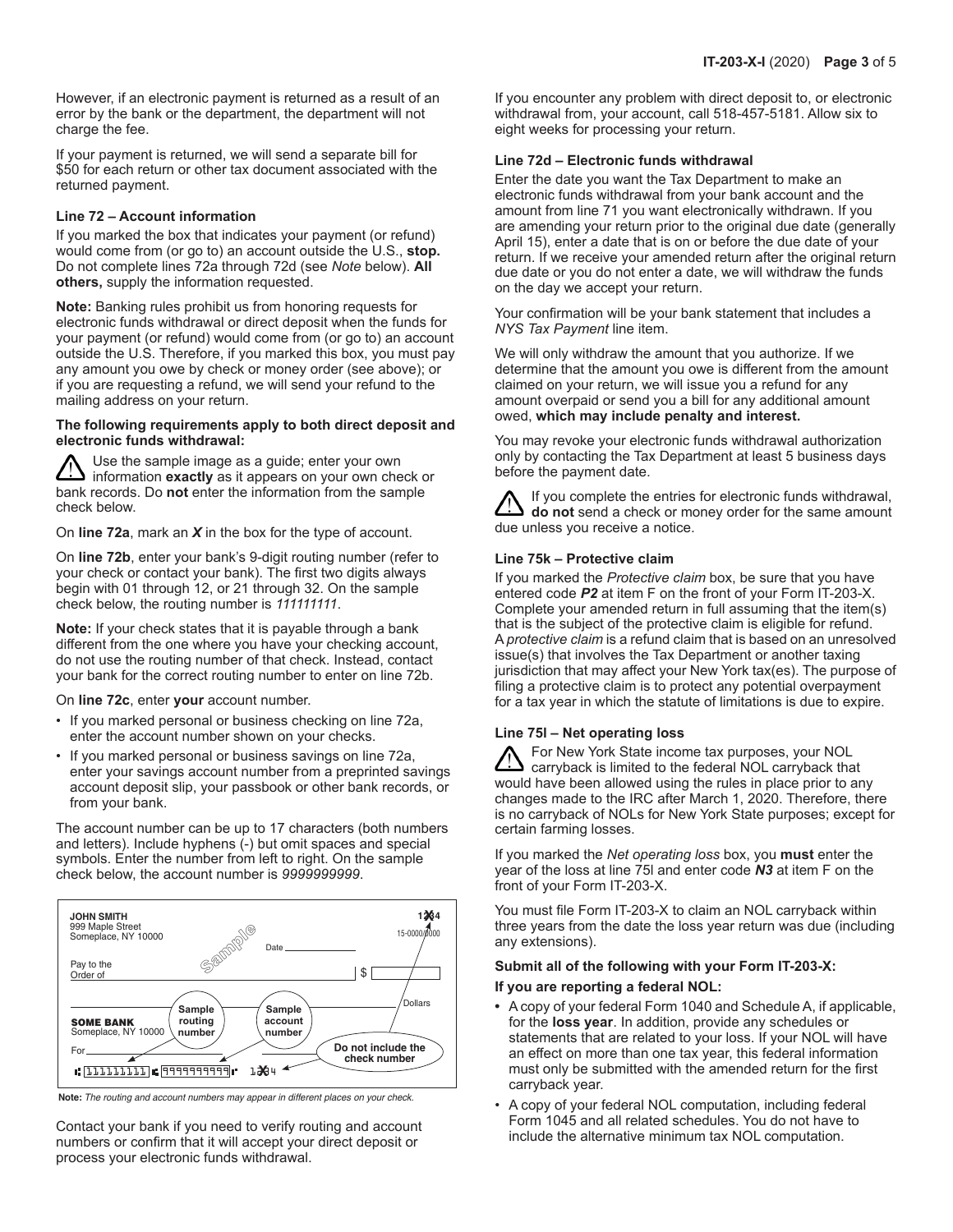- A copy of your original federal Form 1040 and Schedule A, if applicable, for the **carryback year**. No additional schedules/statements are required.
- A copy of any federal documentation (if available) showing the IRS has accepted your NOL carryback claim.

**If you are reporting a New York NOL** (net operating loss derived from New York sources), provide any schedules or statements that are related to the computation of your New York NOL.

#### **Line 75m – Report Social Security number**

**If** you filed your original return using either an individual taxpayer identification number (ITIN) or a New York State temporary identification number (with a TF prefix) and have received a Social Security number (SSN), **then** mark the box, enter the identification number used on your original return, and enter the date when the SSN was issued.

If you received notification (Form TR-298) from the Tax Department that you were assigned a temporary identification number, follow the instructions in that notice to report your valid identification number (SSN or ITIN) to us. Do not file Form IT-203-X to report only your new identification number.

#### **Line 75n – Other**

If you marked the *Other* box, include an explanation of the change on the explanation line at line 75n (for example, you are changing your New York State dependent exemption amount). If you need additional room, submit a separate sheet with your explanation. Include your name and SSN on the additional sheet.

#### **Line 75o – Partnership or S corporation**

If you marked a box at line 75o, give the partnership's or S corporation's name, identifying number, principal business activity, and address.

#### **Lines 76 through 83**

If you marked the line 75a box and are reporting changes made by the IRS, complete lines 76 through 83 by entering the information requested as it appears on your final federal report of examination changes. Use a minus sign to show any decreases.

**Note:** Fully explain the changes you are making on Form IT-203-X. Submit any schedules or forms that apply, along with any available federal documentation. Documentation may include, but is not limited to, copies of: your federal Form 1040X; federal acceptance of your amended federal return (include copies of the refund check, if applicable); amended federal Schedule B, Schedule C, or Schedule D; and revised federal Schedule K-1. Failure to include this information when filing Form IT-203-X may delay the processing of your return or the issuance of your refund.

## **Where to file**

If enclosing a payment (check or money order), mail your return and Form IT-201-V to:

#### **STATE PROCESSING CENTER PO BOX 15555 ALBANY NY 12212-5555**

If not enclosing a payment, mail your return to:

**STATE PROCESSING CENTER PO BOX 61000 ALBANY NY 12261-0001**

**Private delivery services –** If you choose, you may use a private delivery service, instead of the U.S. Postal Service, to mail in your form and tax payment. However, if, at a later date, you need to establish the date you filed or paid your tax, you cannot use the date recorded by a private delivery service **unless** you used a delivery service that has been designated by the U.S. Secretary of the Treasury or the Commissioner of Taxation and Finance. (Currently designated delivery services are listed in Publication 55, *Designated Private Delivery Services.* See *Need help?* for information on obtaining forms and publications.) If you have used a designated private delivery service and need to establish the date you filed your form, contact that private delivery service for instructions on how to obtain written proof of the date your form was given to the delivery service for delivery. See Publication 55 for where to send the forms covered by these instructions.

### **Paid preparer's signature**

If you pay someone to prepare your return, the paid preparer must also sign it and fill in the other blanks in the paid preparer's area of your return. A person who prepares your return and does not charge you should not fill in the paid preparer's area.

**Paid preparer's responsibilities –** Under the law, all paid preparers must sign and complete the paid preparer section of the return. Paid preparers may be subject to civil and/or criminal sanctions if they fail to complete this section in full.

When completing this section, enter your New York tax preparer registration identification number (NYTPRIN) if you are required to have one. If you are not required to have a NYTPRIN, enter in the *NYTPRIN excl. code* box one of the specified 2-digit codes listed below that indicates why you are exempt from the registration requirement. You **must** enter a NYTPRIN **or** an exclusion code. Also, you must enter your federal preparer tax identification number (PTIN) if you have one; if not, you must enter your Social Security number.

|    | Code   Exemption type  |    | Code   Exemption type                                      |
|----|------------------------|----|------------------------------------------------------------|
| 01 | Attorney               | 02 | Employee of attorney                                       |
| 03 | <b>CPA</b>             | 04 | Employee of CPA                                            |
| 05 | PA (Public Accountant) | 06 | Employee of PA                                             |
| 07 | Enrolled agent         | 08 | Employee of enrolled agent                                 |
| 09 | Volunteer tax preparer | 10 | Employee of business<br>preparing that business'<br>return |

See our website for more information about the tax preparer registration requirements.

## **Privacy notification**

New York State Law requires all government agencies that maintain a system of records to provide notification of the legal authority for any request for personal information, the principal purpose(s) for which the information is to be collected, and where it will be maintained. To view this information, visit our website, or, if you do not have Internet access, call and request Publication 54, *Privacy Notification*. See *Need help?* for the Web address and telephone number.